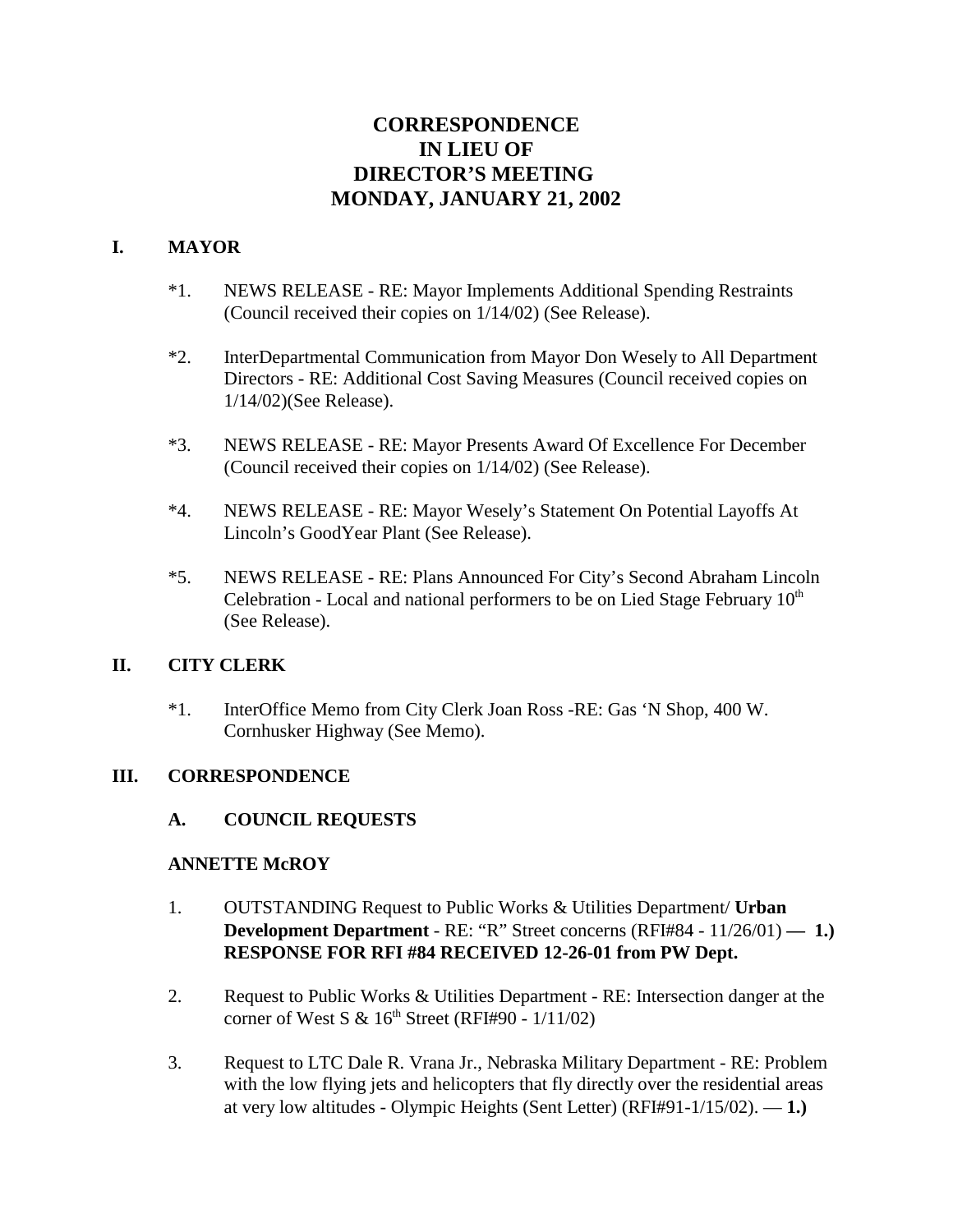# **RECEIVED RESPONSE FROM JOHN WOOD, EXECUTIVE DIRECTOR, LINCOLN AIRPORT AUTHORITY ON RFI#91 - 1/17/02**

### **JON CAMP**

1. Request to Allan Abbott, Public Works & Utilities Director - RE: Retaining wall and ground cover at 835 & 841 Sage Circle (RFI#72 - 1/11/02)

### **TERRY WERNER**

- 1. Request to Lin Quenzer, Ombudsman RE: The flying patterns & times of the Air National Guard and the effect on a citizen of northwest Lincoln (RFI#36 - 1/14/02)
- 2. Request to Lynn Johnson, Parks & Recreation Director RE: Tree Preservation Ordinance (RFI#37 - 1/14/02)

#### **COLEEN SENG**

1. Request to Law Department/Building & Safety Department - RE: The signs at the new business on  $48^{th}$  & Cornhusker Hwy (RFI#880 - 1/15/02)

#### **GLENN FRIENDT**

1. Request to Mike Merwick, Building & Safety Director - RE: Hard wiring for smoke detectors (RFI#10 - 1/16/02). — **1.) SEE RESPONSE FROM CHUCK ZIMMERMAN, BUILDING & SAFETY DEPARTMENT RECEIVED ON RFI#10 - 1/17/02**

# **B. DIRECTORS AND DEPARTMENT HEADS**

#### **FINANCE/CITY TREASURER**

\*1. Material from Don Herz & Melinda J. Jones - RE: Resolution & Finance Department Treasurer Of Lincoln, Nebraska Investments Purchased Between January 7 And January 11, 2002.

#### **HEALTH DEPARTMENT**

\*1. NEWS RELEASE - RE: Carbon Monoxide Detector Benefits Local Family With Dangerous Levels Of Carbon Monoxide Gas In Their Home (See Release).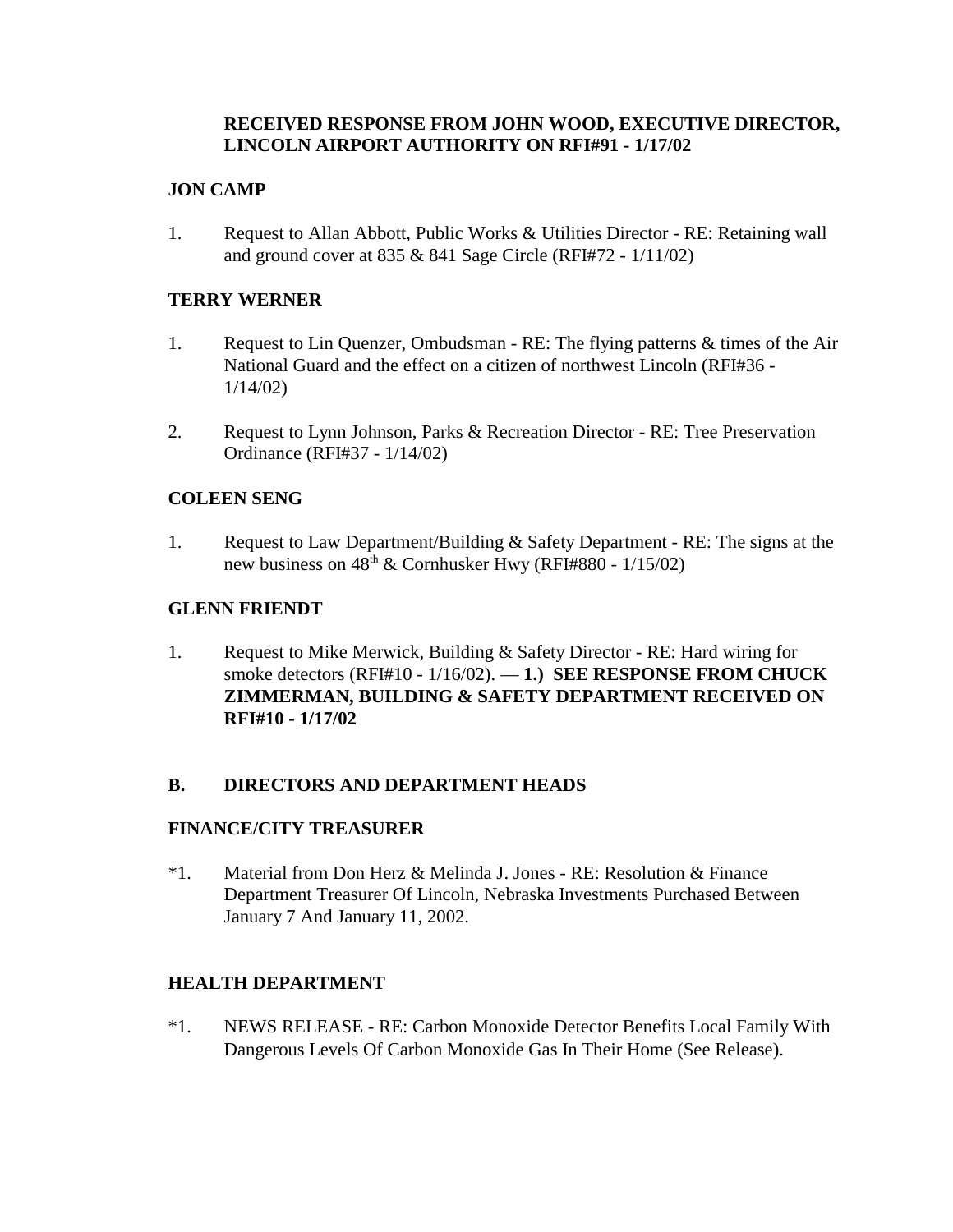#### **LIBRARY**

\*1. DIRECTOR'S REPORT - Lincoln City Libraries - Statistical Report - Monthly Categorical Report - Fund Balances - December 2001.

# **PLANNING**

### **PLANNING COMMISSION FINAL ACTION . . . . .**

- \*1. Comprehensive Plan Conformity No. 01004 (Northwest corner of 2nd and "S" Streets) Resolution No. PC-00731.
- \*2. Final Plat No. 01023 Hartland's Cardinal Heights Addition (N.W.  $56<sup>th</sup>$  & West Thatcher Lane) Resolution No. PC-00730.

#### **PUBLIC WORKS & UTILITIES DEPARTMENT**

- \*1. Public Works & Utilities Advisory RE: A Public Information Meeting regarding the rehabilitation of: South 16<sup>th</sup> Street; Euclid to South Street on Tuesday, January 22, 2002 from 4:00 p.m. to 5:00 p.m. at Houses of Hope, 2015 So.  $16<sup>th</sup>$  Street (See Advisory).
- \*2. Public Works & Utilities Advisory RE: A Public Information Meeting regarding the rehabilitation of: South  $13<sup>th</sup>$  from South St. to High Street on Thursday, January 24, 2002 from 4:00 p.m. to 5:00 p.m. at Saratoga Elementary School, 2215 So.  $13<sup>th</sup>$  Street in the Multi Media Room,  $2<sup>nd</sup>$  floor (See Advisory).
- \*3. Public Works & Utilities Advisory RE: A Public Information Meeting regarding the rehabilitation of: So.  $33<sup>rd</sup>$  from South St. to High Street and So.  $33<sup>rd</sup>$  from Calvert Street to Pioneers Blvd. on Wednesday, January 23, 2002 from 4:00 p.m. to 5:30 p.m. at Rousseau Elementary School, 3701 So. 33<sup>rd</sup> Multi Media Room (See Advisory).
- \*4. Letter from James R. Visger to Mr. James Anderson RE: Street repairs (See Letter).
- \*5. Public Works & Utilities Advisory RE: A Public Information Meeting regarding the rehabilitation of: Touzalin Ave. from Fremont to Adams Street On Monday, January 28, 2002 from 4:00 p.m. to 5:00 p.m. at Anderson Library, 3635 Touzalin (See Advisory).